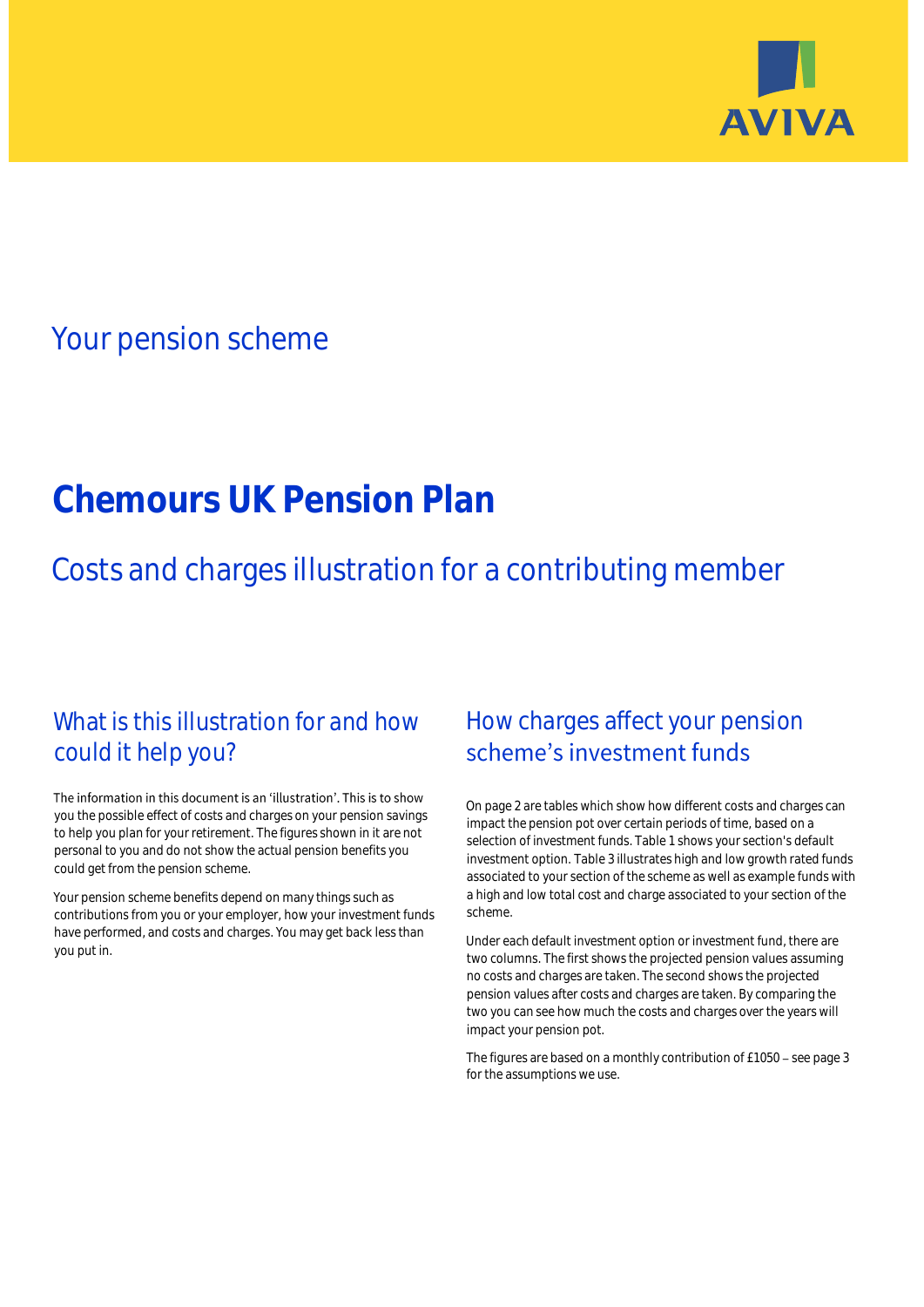| Illustration of effect of costs and charges on the Default Investment Option in<br><b>Chemours UK Pension Plan</b> |                                        |                                    |  |  |  |  |  |
|--------------------------------------------------------------------------------------------------------------------|----------------------------------------|------------------------------------|--|--|--|--|--|
|                                                                                                                    | <b>My Future</b>                       |                                    |  |  |  |  |  |
| Assumed growth rate 3.2% (p.a.)                                                                                    |                                        |                                    |  |  |  |  |  |
|                                                                                                                    | Assumed costs and charges 0.62% (p.a.) |                                    |  |  |  |  |  |
| At end of year                                                                                                     | Projected value assuming no            | <b>Projected value after costs</b> |  |  |  |  |  |
|                                                                                                                    | costs and charges are taken            | and charges are taken              |  |  |  |  |  |
| $\mathbf{1}$                                                                                                       | £12,500                                | £12,500                            |  |  |  |  |  |
| $\overline{2}$                                                                                                     | £25,200                                | £25,000                            |  |  |  |  |  |
| 3                                                                                                                  | £38,000                                | £37,600                            |  |  |  |  |  |
| 4                                                                                                                  | £50,900                                | £50,300                            |  |  |  |  |  |
| 5                                                                                                                  | £64,000                                | £63,000                            |  |  |  |  |  |
| 10                                                                                                                 | £132,000                               | £127,000                           |  |  |  |  |  |
| 15                                                                                                                 | £203,000                               | £193,000                           |  |  |  |  |  |
| 20                                                                                                                 | £278,000                               | £260,000                           |  |  |  |  |  |
| 25                                                                                                                 | £357,000                               | £329,000                           |  |  |  |  |  |
| 30                                                                                                                 | £441,000                               | £399,000                           |  |  |  |  |  |
| 35                                                                                                                 | £529,000                               | £471,000                           |  |  |  |  |  |
| 40                                                                                                                 | £616,000                               | £539,000                           |  |  |  |  |  |
| 45                                                                                                                 | £694,000                               | £598,000                           |  |  |  |  |  |
| 50                                                                                                                 | £760,000                               | £644,000                           |  |  |  |  |  |

### **Table 2**

| List of Funds included in the Default Investment Option |                       |                    |
|---------------------------------------------------------|-----------------------|--------------------|
| <b>Fund name</b>                                        | <b>Total Cost and</b> | <b>Growth Rate</b> |
|                                                         | Charge (p.a.)         | (p.a.)             |
| Av MyM My Future Growth                                 | 0.64%                 | 3.60%              |
| Av MyM My Future Consolidation                          | 0.59%                 | 2.40%              |
|                                                         |                       |                    |
|                                                         |                       |                    |
|                                                         |                       |                    |
|                                                         |                       |                    |
|                                                         |                       |                    |
|                                                         |                       |                    |
|                                                         |                       |                    |
|                                                         |                       |                    |

#### **Aviva Life & Pensions UK Limited.**

Registered in England No. 3253947. Registered office: Aviva, Wellington Row, York, YO90 1WR. Authorised by the Prudential Regulation Authority and regulated by the Financial Conduct Authority and the Prudential Regulation Authority. Firm Reference Number 185896. **aviva.co.uk** TEMP GFI NG071309 09/2018